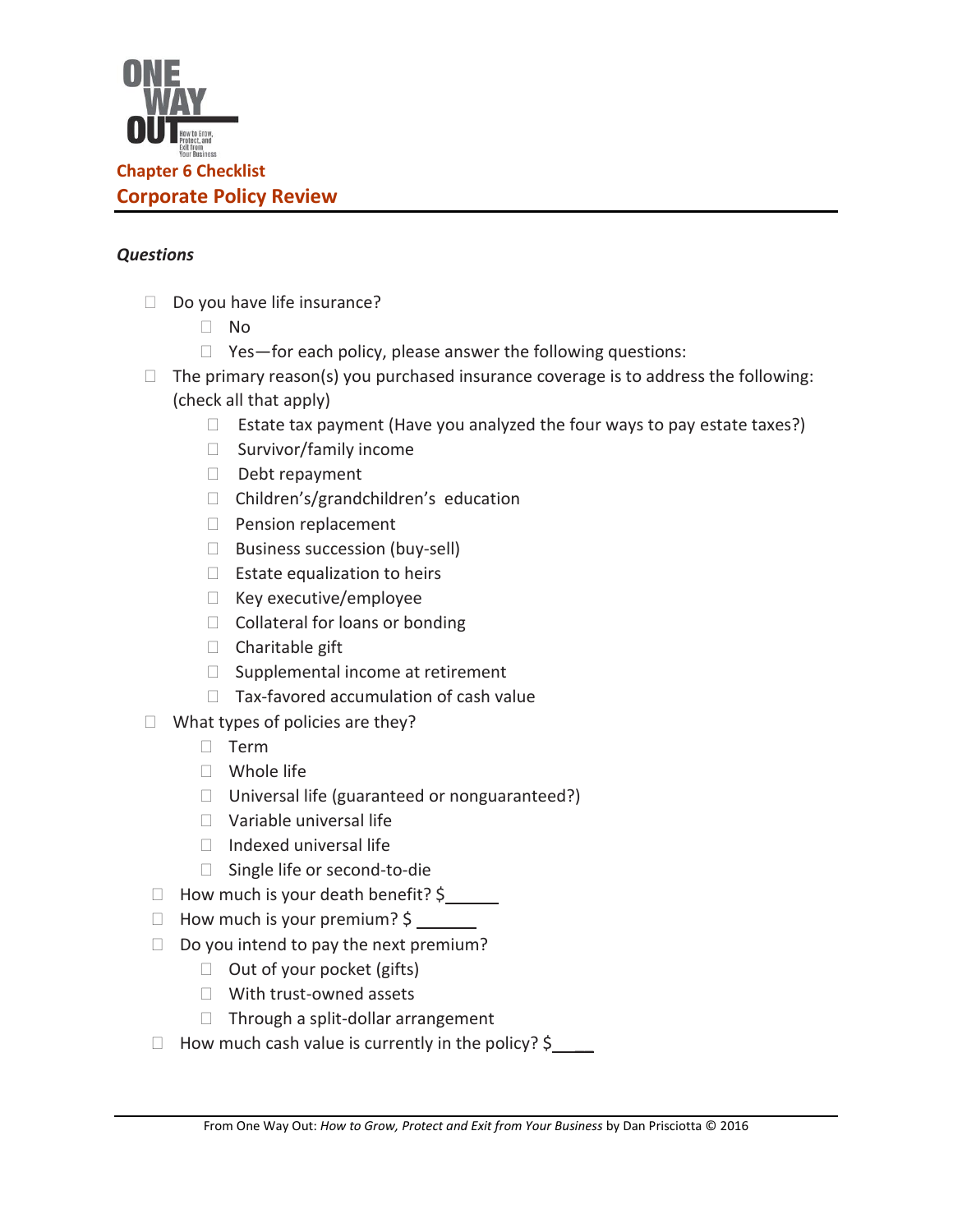

- $\Box$  Who is the owner of the policy?
	- You
	- □ Your spouse
	- □ Business
	- $\Box$  Trust
		- $\Box$  Family income trust
		- Dynasty trust
		- SLAT
		- IDIT
		- □ Other or unsure
- $\Box$  The last time you had a formal life insurance review of all your existing policies was:
	- $\Box$  Within the past year
	- $\Box$  Within the past three years
	- $\Box$  Within the past five years
	- $\Box$  Longer than five years ago
	- □ Never
- $\Box$  Have you had a recent ledger or point-in-time illustration run to identify how your policy will perform? How many additional premiums are required to be paid? What are the policy guarantees?
- $\Box$  The following statement best describes your feelings regarding the amount of life insurance you have:
	- $\Box$  You have more than you need to cover estate taxes.
	- $\Box$  You are inadequately insured for your current estate preservation needs.
	- $\Box$  You have the correct amount of life insurance to meet today's estate tax liability.
	- $\Box$  You are not sure whether you have too much or too little.
	- $\Box$  The last time you had an analysis to determine the appropriate amount of coverage needed was:
		- $\Box$  Within the past year
		- $\Box$  Within the past three years
		- $\Box$  Within the past five years
		- $\Box$  Longer than five years ago
		- □ Never
	- $\Box$  The death benefit of your life insurance must be guaranteed.
		- No
		- $\Box$  Yes. If yes, the duration of the guaranteed death benefit needs to be:
			- $\Box$  Lifetime (no end to guaranteed duration)